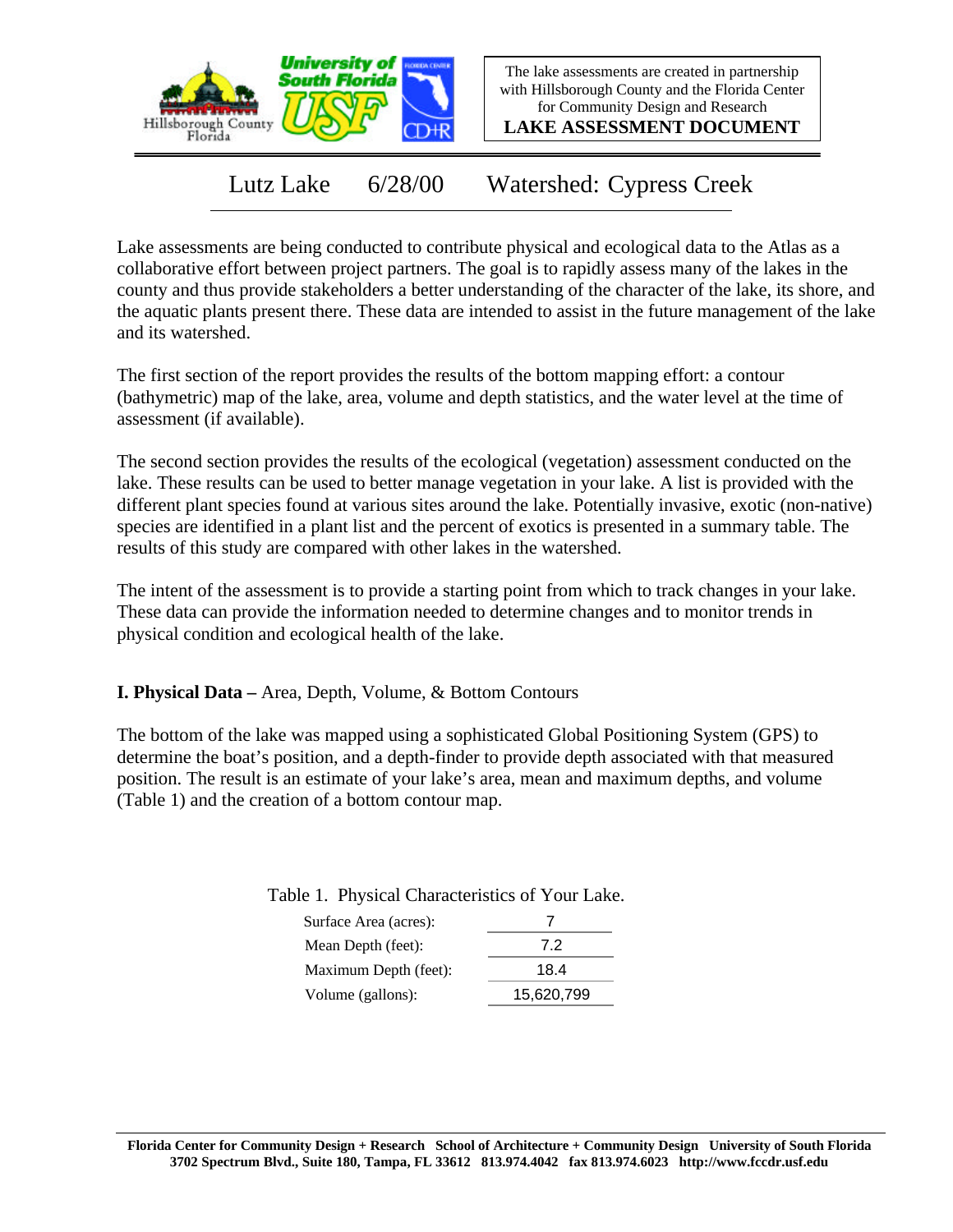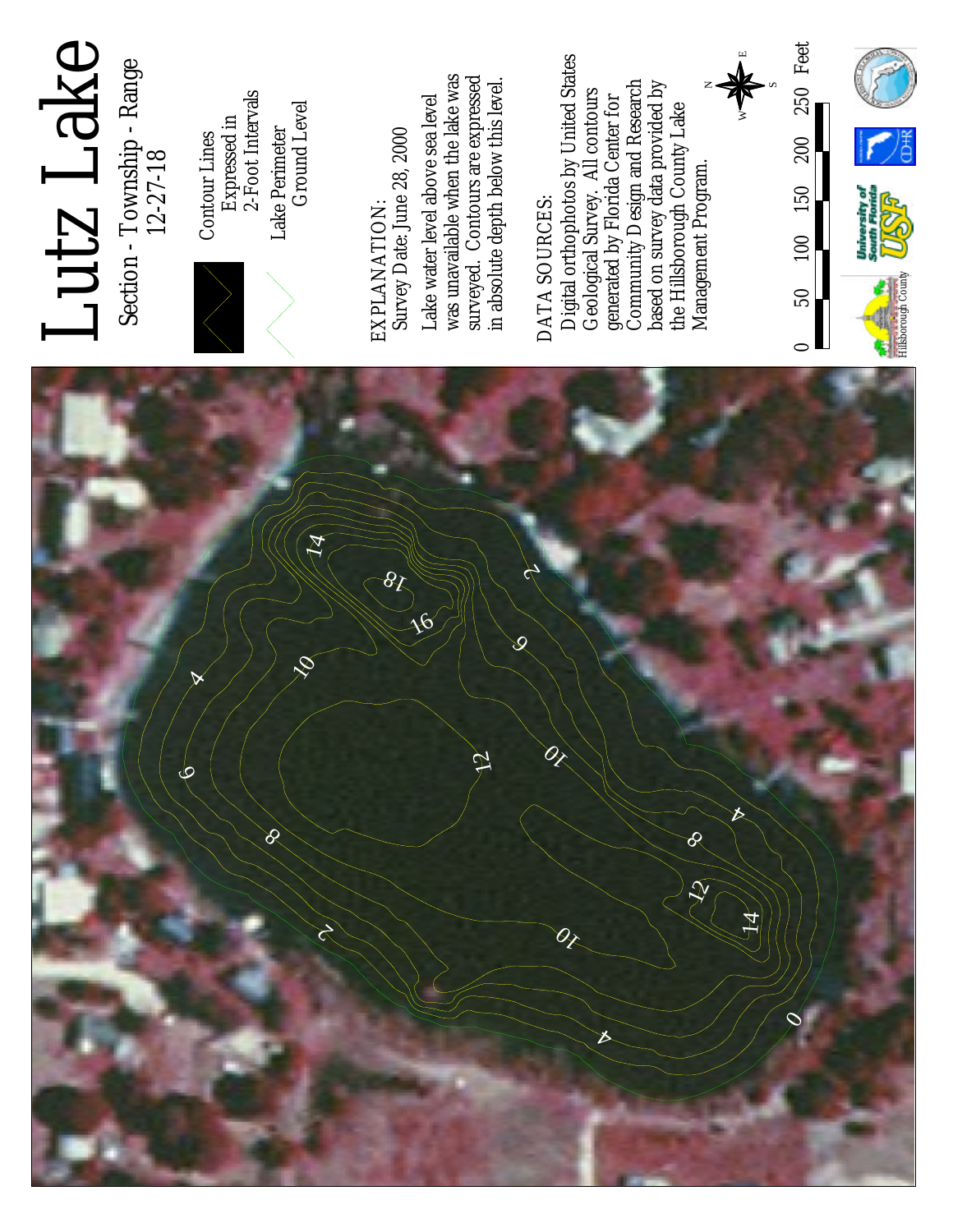

**LAKE ASSESSMENT DOCUMENT**

Lutz Lake 6/28/00 Watershed: Cypress Creek

## **II. Ecological Data**

Aquatic Plant Survey

Approximately equispaced sites are haphazardly mapped around the lake and the aquatic plants at each site are surveyed. The total number of species from all sites is used to approximate the total diversity of aquatic plants and the percent of invasive-exotic plants on the lake and in the watershed (Table 2). Many of these plants are considered ecologically harmful, as they tend to out-compete native species. Such "nuisance" plants can also make boating and other recreational activities difficult or impossible. The common and scientific names of plant species found on your lake are listed in Table 3.

> Table 2. Comparison of species diversity between your lake and other assessed lakes located within your watershed.

|                        |      | Lutz Lake Cypress Creek |  |
|------------------------|------|-------------------------|--|
|                        |      | (Average)               |  |
| Number of Taxa:        | 18   | 26                      |  |
| Percent Exotic Plants: | 11\% | 15%                     |  |

Table 3. Botanical and common names of the most commonly found plants on your lake. Percent frequency (of occurence), habit (location where found), status (native or exotic), and EPPC status are provided.

| Common Name                            | are provided.<br><b>Plant Species</b> | Frequency | Habit     | <b>Status</b> | <b>EPPC</b> |
|----------------------------------------|---------------------------------------|-----------|-----------|---------------|-------------|
| Sedge                                  | Scirpus spp.                          | 63%       | Emergent  | Unknown       | <b>NL</b>   |
| Cattails                               | Typha spp.                            | 63%       | Emergent  | Native        | NL.         |
| Rush Fuirena                           | Fuirena spp.                          | 50%       | Emergent  | Native        | NL.         |
| Manyflower Marshpennywort, Water Penny | Hydrocotyl umbellata                  | 50%       | Emergent  | Native        | <b>NL</b>   |
| Southern Waternymph                    | Najas guadelupensis                   | 50%       | Submersed | Native        | <b>NL</b>   |
| Panic grasses                          | Panicum spp.                          | 50%       | Emergent  | Unknown       | NL.         |
| Willow                                 | Salix spp.                            | 50%       | Emergent  | Native        | NL.         |
| Water Primroses, Primrosewillow        | Ludwigia spp.                         | 38%       | Emergent  | Unknown       | NL.         |
| Spatterdock, Yellow Pondlily           | Nuphar lutea var. advena              | 38%       | Floating  | Native        | NL.         |
| Pickerel Weed                          | Pontederia cordata                    | 38%       | Emergent  | Native        | NL.         |
| Common Bacopa, Herb-Of-Grace           | Bacopa monnieri                       | 25%       | Submersed | Native        | NL.         |
| Sedge                                  | Cyperus spp.                          | 25%       | Emergent  | Unknown       | <b>NL</b>   |
| Punk Tree, Melaleuca                   | Melaleuca quinquenervia               | 13%       | Emergent  | Exotic        |             |
| Torpedo Grass                          | Panicum repens                        | 13%       | Emergent  | Exotic        |             |
| Pine Tree                              | Pinus spp.                            | 13%       | Emergent  | Native        | NL.         |
| Laurel Oak; Diamond Oak                | Quercus laurifolia                    | 13%       | Emergent  | Native        | <b>NL</b>   |

Florida Center for Community Design + Research School of Architecture + Community Design University of South Florida 3702 Spectrum Blvd., Suite 180, Tampa, FL 33612 813.974.4042 fax 813.974.6023 http://www.fccdr.usf.edu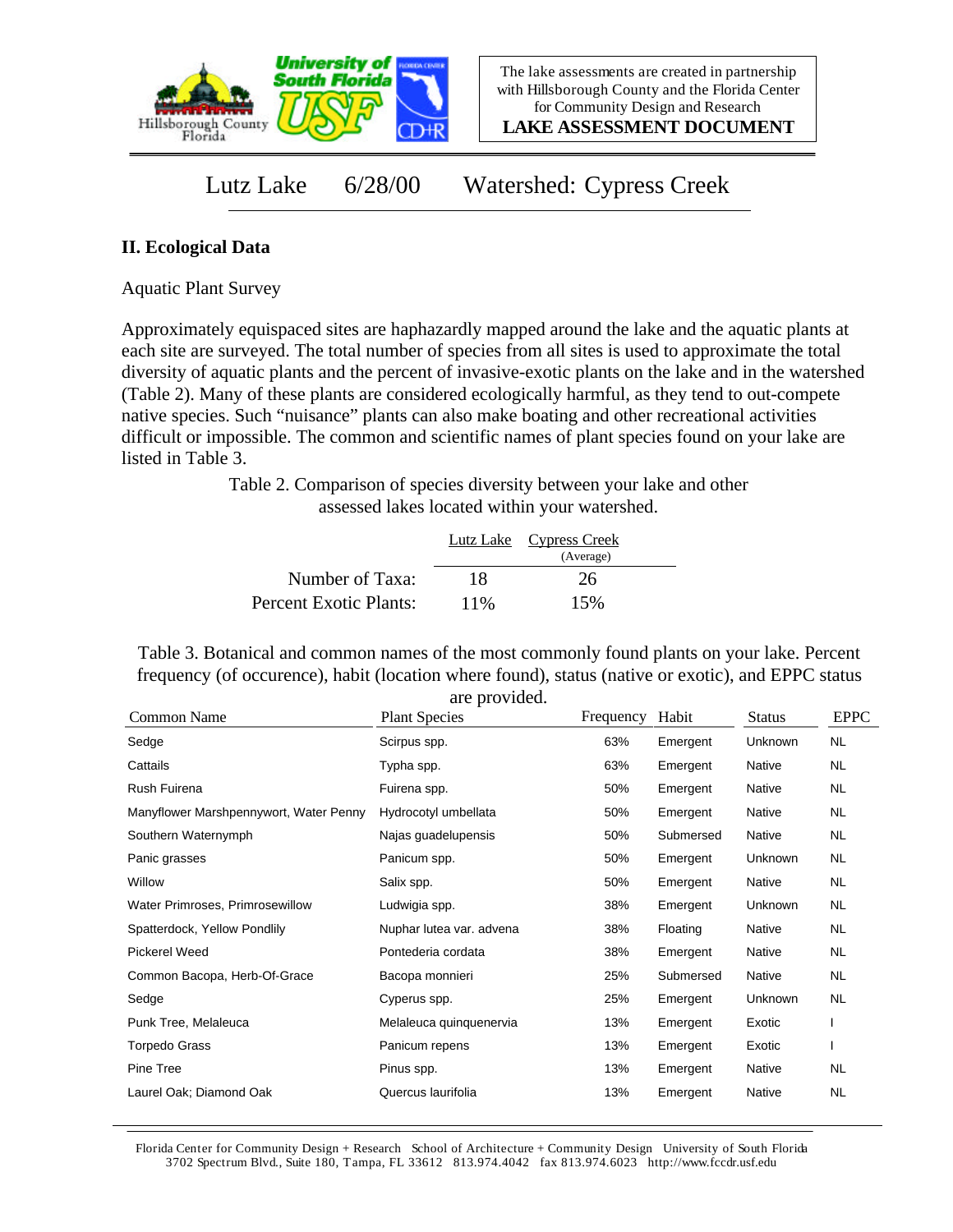## Lutz Lake 6/28/00 Watershed: Cypress Creek

| Elderberry                 | Sambucus canadensis | 13% | Emergent | <b>Native</b> | NL.    |
|----------------------------|---------------------|-----|----------|---------------|--------|
| Unidentified Plant Species | UNKNOWN SPP         | 13% | Unknown  | Unknown       | Unknow |

Florida Center for Community Design + Research School of Architecture + Community Design University of South Florida 3702 Spectrum Blvd., Suite 180, Tampa, FL 33612 813.974.4042 fax 813.974.6023 http://www.fccdr.usf.edu